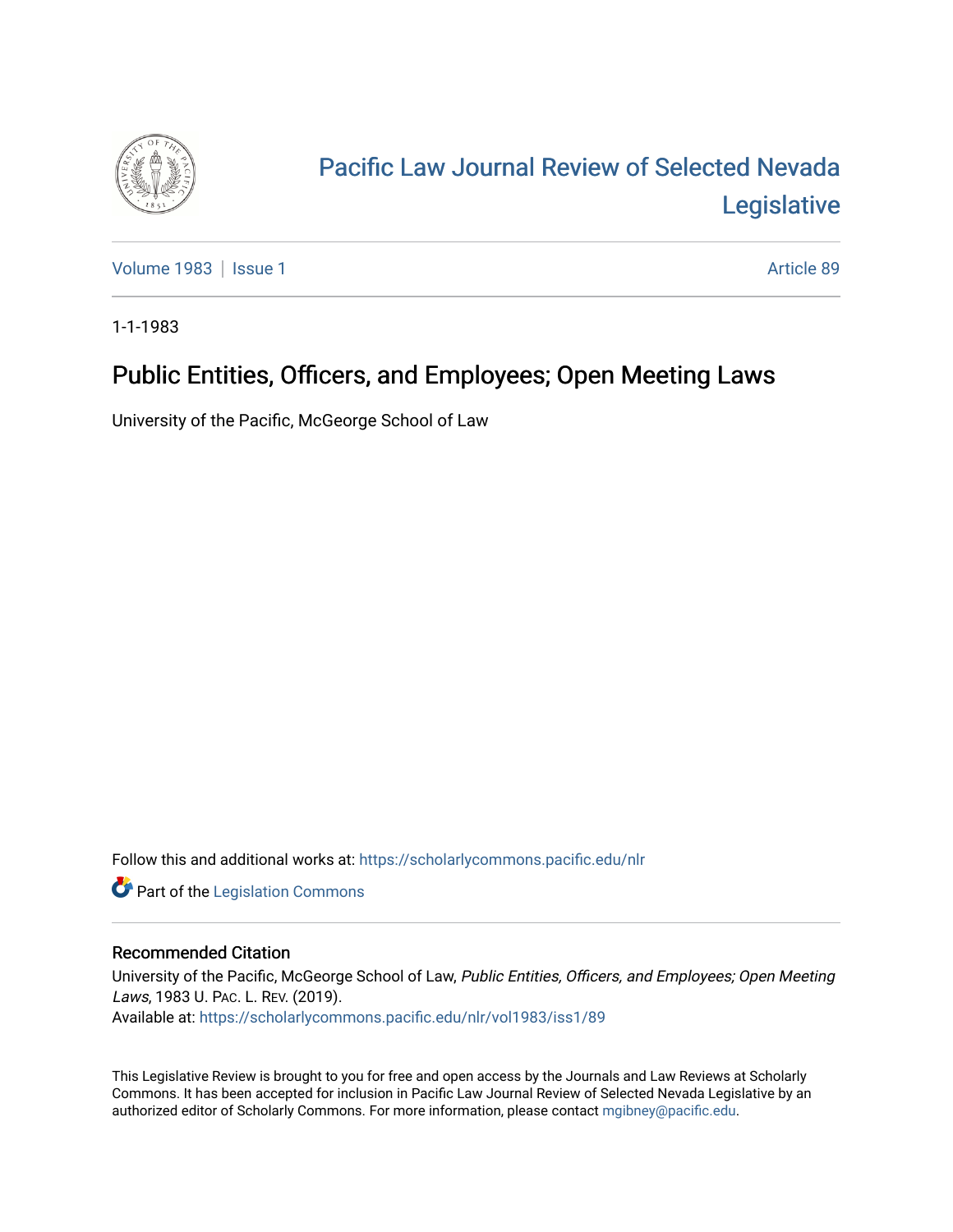## **Public Entities, Officers, and Employees**

#### **Public Entities, Officers, and Employees; open meeting laws**

NEV. REV. STAT. §241.— (new); §241.040 (amended). AB 378 (Committee on Government Affairs); 1983 STAT. Ch 408

Existing law expressly states that public bodies<sup>1</sup> exist to aid in the conduct of the people's business. The underlying intent of the law (hereinafter referred to as open meeting law)<sup>2</sup> is that actions and deliberations of public bodies be conducted openly.<sup>3</sup> Chapter 408 strengthens the enforcement of these open meeting laws.<sup>4</sup>

Under Chapter 408, actions taken by public bodies in violation of open meeting laws are void.<sup>5</sup> In addition, the Attorney General may seek an injunction against a public body to require compliance with or prevent the violation of open meeting law provisions.6 Actual damages do not have to be proven to obtain the injunction,<sup>7</sup> nor is any person relieved from criminal prosecution of the same violation for which the injunction is granted.<sup>8</sup>

Existing law enables any person who is denied a right conferred by open meeting laws to commence a suit in the appropriate court<sup>9</sup> to

2. NEV. REV. STAT. §241.010.

- 4. *See* 1983 Nev. Stat. c. 408, §§2,3,4 at 1012-13.
- 5. 1983 Nev. Stat. c. 408, §2, at 1012.
- 6. *Id.* c. 408, §3(1), at 1012.
- 7. */d.* c. 408, §3(1)(a), at 1012.
- 8. */d.* c. 408, §3(l)(b), at 1012.

9. 1983 Nev. Stat. c. 408, §3(2), at 1012-13 (incorporating 1977 Nev. Stat. c. 527, §5(5), at IIOI)(amending NEv. REv. STAT. §241.040). The suit may be commenced in the district court of the district where the public body ordinarily holds its meetings, or in which the plaintiff resides. */d. See also* Ybarra v. Nevada Board of State Prison Commissioners, 520 F.Supp. 1000, 1002 (D. Nev. 1981) (declaring that any remedy sought for a violation of the state open meeting law must be sought in the appropriate Nevada court).

*Selected 1983 Nevada Legislation* 

I. NEv. REV. STAT. §241.015(2) (definition of public body); *see also* 1979 Op. Att'y Gen. No. 79-5 (Feb. 23, 1979) (the provisions of the open meeting law concerning public bodies are to be given a liberal interpretation).

<sup>3.</sup> */d.* Subject to certain exceptions, all meetings of public bodies must be open and public. *See id* §241.030 (exceptions enumerated); *see also* Goldberg v. Eighth Judicial District Court, 93 Nev. 614, 615, 572 P.2d 521, 522 (1977) (declaring unconstitutional the exception that judicial meetings for the purpose of considering rules or issuing administrative orders will be subject to open meeting provisions); Cal. Tahoe Regional Planning Agency v. Sahara Tahoe Corp., 504 F.Supp. 753, 765 (D. Nev. 1980) (open meeting law provisions held inapplicable to the Compact agreement between California and Nevada); *see generally* Lower Colorado River Authority v. City of San Marcos, 523 S.W.2d 641 (1975); Olson v. Murphy, 428 F.Supp. 1057 (W.D. Pa. 1977) (discussing similar open meeting laws in Texas and Pennsylvania).